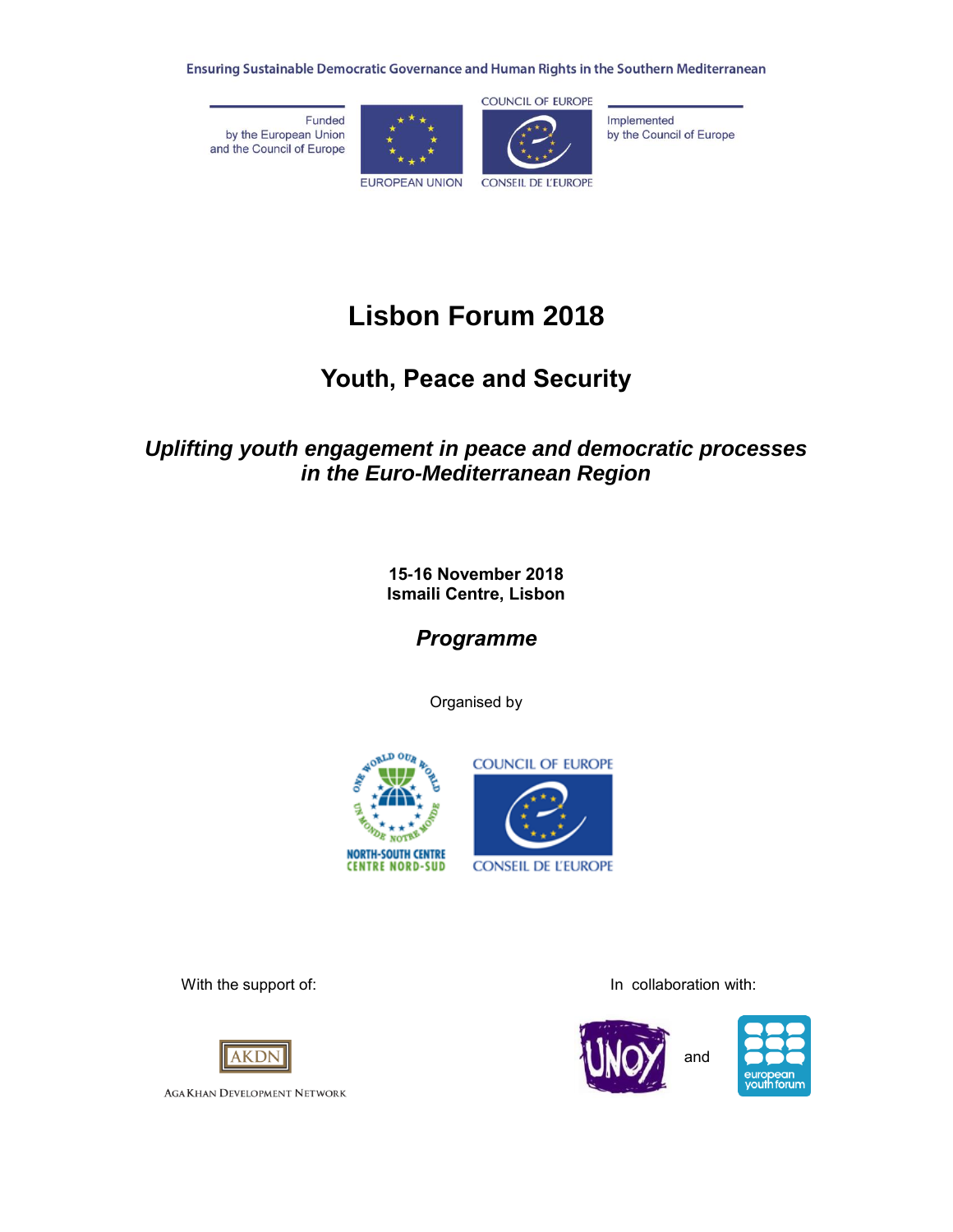**09:00 Registration of participants**

#### **09:30 - 09:50 Welcoming words**

**Mr Nazim Ahmad***,* Diplomatic Representative of the Ismaili Imamat to the Portuguese Republic **Mr José Caroço,** Executive Director of the North-South Centre of the Council of Europe

### **09:50 - 10:20 Introduction to the Lisbon Forum 2018**

**Ms Teresa Ribeiro**, Secretary of State for Foreign Affairs and Cooperation, Portugal **Amb Manuel Montobbio**, Permanent Representative of Spain to the Council of Europe, Chair of the Executive Committee of the North-South Centre of the Council of Europe

# **10:20 - 11:00 "Youth, Peace and Security": new opportunities to ensure democracy and human rights**

Keynote speeches:

**Mr Ali Altiok,** United Network of Youth Peacebuilders (UNOY) **Ms Verena Taylor**, Director, Office of the Directorate General of Programmes, Council of Europe

**11:00 - 11:30 Coffee break** 

### **11:30 - 13:00 Recognising the role of youth as agents for peace: policies, strategies, challenges**

Moderator: **Ms Carly Dawson-Walker,** member of the Advisory Council on Youth, Council of Europe

- **Dr Thabet Al Nabulsi**, Secretary General of the Ministry of Youth, Hashemite Kingdom of Jordan
- **Dr Luay Shabaneh**, Director, United Nations Population Fund (UNFPA), Arab States Office
- **Mr Saji Prelis,** Director, Children and Youth Programmes, Search for Common Ground and Co-Chair, Global Coalition on Youth, Peace and Security
- **Ms Hajer Sharief,** member of UN Advisory Committee on Youth, Peace and Security**,** Founder of Together we build, Libya
- **13:00 - 14:30 Lunch break**

## **14:30 - 16:00 Youth engagement in conflict-affected societies**

- Moderator: **Mr Ahmed Magdy,** International Coordinator in Capacity Building, Youth Peer Education Network, Egypt
- Key note*:* **Ms Irena Grizelj**, Independent researcher, trainer and consultant on Youth, Peace and Security, Bosnia and Herzegovina/UK

 *Panel discussion with case studies:*

- **Ms Arbia Jabali**, President of Free Sight Association, Tunisia
- **Ms Dragana Jovanovska,** Executive Director of the Center for Intercultural Dialogue, "The former Yugoslav Republic of Macedonia"
- **Mr Jarle Aarbakke Tollaksen,** Political Advisor on International Affairs, Norwegian Children and Youth Council, Norway
- **16:00 - 16:30 Coffee break**

#### **16:30 - 18:00 Multilateral approaches to peace processes in the Euro-med region**

- Moderator: **Mr Karim Saafi,** Co-chair, African Diaspora Youth Forum in Europe
- Key note:**Dr Mohammed Ahmed Gain,** President, African Institute for Peacebuilding and Conflict **Transformation**

Implemented<br>by the Council of Europe

 *Panel discussion with case studies:*